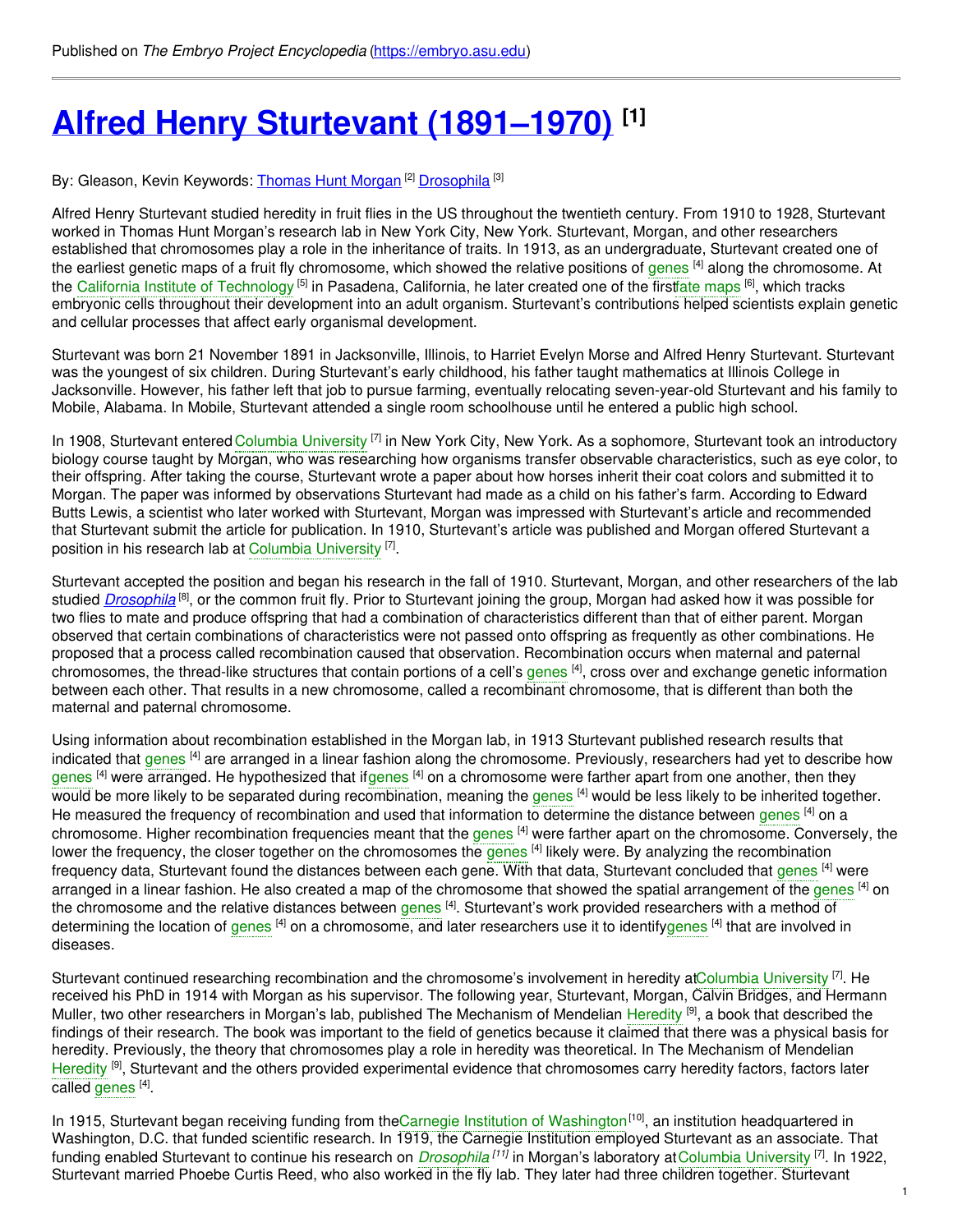remained at Columbia until 1928.

In 1928, Sturtevant moved to California Institute of [Technology](https://embryo.asu.edu/search?text=California%20Institute%20of%20Technology) <sup>[5]</sup> to become a professor of genetics. Earlier that year, Morgan had moved there and established a biology division. Upon moving to Pasadena, Sturtevant also became the director of the department's division of genetics. At California Institute of [Technology](https://embryo.asu.edu/search?text=California%20Institute%20of%20Technology) [5], Sturtevant continued studying *[Drosophila](https://embryo.asu.edu/search?text=Drosophila)* [11] and developed one of the earliest fate [maps](https://embryo.asu.edu/search?text=fate%20maps) <sup>[6]</sup>, which tracks embryonic cells throughout development to determine what they become in the adult organism. He did so by observing *[Drosophila](https://embryo.asu.edu/search?text=Drosophila) <sup>[11]</sup>* gynandromorphs, which are flies that contain both male and female characteristics due to an unequal splitting of the sex chromosomes during early development. He found that when adult tissues of the same sex shared characteristics, they were more likely to be closer in distance in the developing embryo. That result enabled researchers to determine the embryonic lineage of adult cells.

Sturtevant remained at California Institute of [Technology](https://embryo.asu.edu/search?text=California%20Institute%20of%20Technology) <sup>[5]</sup> for the rest of his career, excluding a year he spent as a visiting professor in Europe. From 1932 to 1933, Sturtevant traveled throughout England and Germany as a visiting professor of the Carnegie Endowment for International Peace. After returning to Caltech, he continued studying the chromosomes of *[Drosophila](https://embryo.asu.edu/search?text=Drosophila) [11]* . In 1934, he began collaborating with George Beadle, a geneticist who later received aNobel Prize in [Physiology](https://embryo.asu.edu/search?text=Nobel%20Prize%20in%20Physiology%20or%20Medicine) or Medicine <sup>[12]</sup>. Together they studied recombination and also wrote the textbook An Introduction to Modern Genetics, which was published in 1939. In 1941, Strurtevant and US geneticist Edward Novitski showed that major sections of the *[Drosophila](https://embryo.asu.edu/search?text=Drosophila) [11]* chromosome have remained intact across different *[Drosophila](https://embryo.asu.edu/search?text=Drosophila) [11]* species.

In 1956, Sturtevant published an article in which he discussed a combination of two genetic mutations in*[Drosophila](https://embryo.asu.edu/search?text=Drosophila) [11]* that resulted in death. He found that when either one of the two mutations were present in *[Drosophila](https://embryo.asu.edu/search?text=Drosophila) [11]* , they were harmless. However, when both of the mutations were present, he found that the *[Drosophila](https://embryo.asu.edu/search?text=Drosophila) [11]* died during an early stage of development. Sturtevant's observation provided researchers with a method to determine how two different [genes](https://embryo.asu.edu/search?text=genes) <sup>[4]</sup> may interact. In 1965, Sturtevant published a book about the history of genetics.

Much of Sturtevant's research was expanded on throughout the twentieth century. In 1969, scientists working in Spain and the US, Antonio Garcia-Bellido and John Merriam, used Sturtevant's data from his fate map study to create a more complete fate map of *[Drosophila](https://embryo.asu.edu/search?text=Drosophila)* [11] gynandromorphs. After Sturtevant had created a genetic map of the*Drosophila* [11] [genome](https://embryo.asu.edu/search?text=genome) [13], researchers began to apply the same principles to map the human [genome](https://embryo.asu.edu/search?text=genome) [13]. In 1984, the Human Genome Project, an international research collaboration, started a project to map the entire human [genome](https://embryo.asu.edu/search?text=genome) [13]. On 15 February 2001, the first draft of the human [genome](https://embryo.asu.edu/search?text=genome) [13] was published in Nature. In a National Institute of Health publication, Sturtevant and the Human Genome Project's contributions were compared to the Wright brothers' first flight and the Apollo moon landing, respectively.

Sturtevant was recognized throughout his career for his scientific contributions. In 1933, after Morgan won aNobel Prize in Physiology or Medicine <sup>[12]</sup> for his research group's work explaining the role that [chromosomes](https://embryo.asu.edu/search?text=Nobel%20Prize%20in%20Physiology%20or%20Medicine) play in heredity, he gave some of the prize money to Sturtevant and Bridges. Sturtevant also received the 1965 John J. Carty Award for the Advancement of Science and the 1967 National Medal of Science.

Sturtevant remained at the California Institute of [Technology](https://embryo.asu.edu/search?text=California%20Institute%20of%20Technology)<sup>[5]</sup> until his death. He died 5 April 1970.

## **Sources**

- 1. Beadle, George and Alfred [Sturtevant](https://embryo.asu.edu/search?text=Alfred%20Sturtevant) <sup>[14]</sup>. An Introduction to Modern Genetics. New York: The Macmillan Company, 1939. <https://archive.org/details/introductiontomo00wadd> [15] (Accessed March 9, 2017).
- 2. Carlson, Elof Axel. *Genes, Radiation, and Society: The Life and Work of H.J. Muller*. Ithaca: Cornell [University](https://embryo.asu.edu/search?text=Cornell%20University) [16] Press, 1981.
- 3. Garcia-Bellido, Antonio, and John R. Merriam. "Cell lineage of the imaginal discs i[nDrosophila](https://embryo.asu.edu/search?text=Drosophila) <sup>[11]</sup> gynandromorphs." *Journal of [Experimental](https://embryo.asu.edu/search?text=Journal%20of%20Experimental%20Zoology) Zoology [17]* 170 (1969): 61–75.
- 4. Kandel, Eric R. "Thomas Hunt Morgan atColumbia [University](https://embryo.asu.edu/search?text=Columbia%20University) <sup>[7]</sup>." Columbia University <sup>[7]</sup> Living Legacies. <http://www.columbia.edu/cu/alumni/Magazine/Legacies/Morgan/> [18] (Accessed March 25, 2017).
- 5. Kohler, Robert E. *Lords of the fly:[Drosophila](https://embryo.asu.edu/search?text=Drosophila) [11] genetics and the experimental life*. Chicago: [University](https://embryo.asu.edu/search?text=University%20of%20Chicago%20Press) of Chicago Press <sup>[19]</sup>, 1994.
- 6. Lander, Eric S., Lauren M. Linton, Bruce Birren, Chad Nusbaum, Michael C. Zody, Jennifer Baldwin, Keri Devon et al. "Initial sequencing and analysis of the human [genome](https://embryo.asu.edu/search?text=genome) [13] ." *Nature* 409 (2001): 860–921. <http://www.nature.com/nature/journal/v409/n6822/full/409860a0.html><sup>[20]</sup> (Accessed March 9, 2017).
- 7. Morgan, Thomas H. "Random Segregation Versus Coupling in Mendelian Inheritance."*Science* (1911): 384. <http://science.sciencemag.org/content/34/873/384><sup>[21]</sup> (Accessed April 2, 2017).
- 8. Morgan, Thomas H., Alfred H. Sturtevant, Hermann J. Muller, and Calvin B. Bridges.*The Mechanism of Mendelian* [Heredity](https://embryo.asu.edu/search?text=Heredity)<sup>[9]</sup>. New York: Henry Holt and Company, 1915.<http://www.biodiversitylibrary.org/bibliography/22551#/summary> <sup>[22]</sup> (Accessed March 25, 2017).
- 9. National Human Genome Research Institute Staff. "An Overview of the Human Genome Project." National Human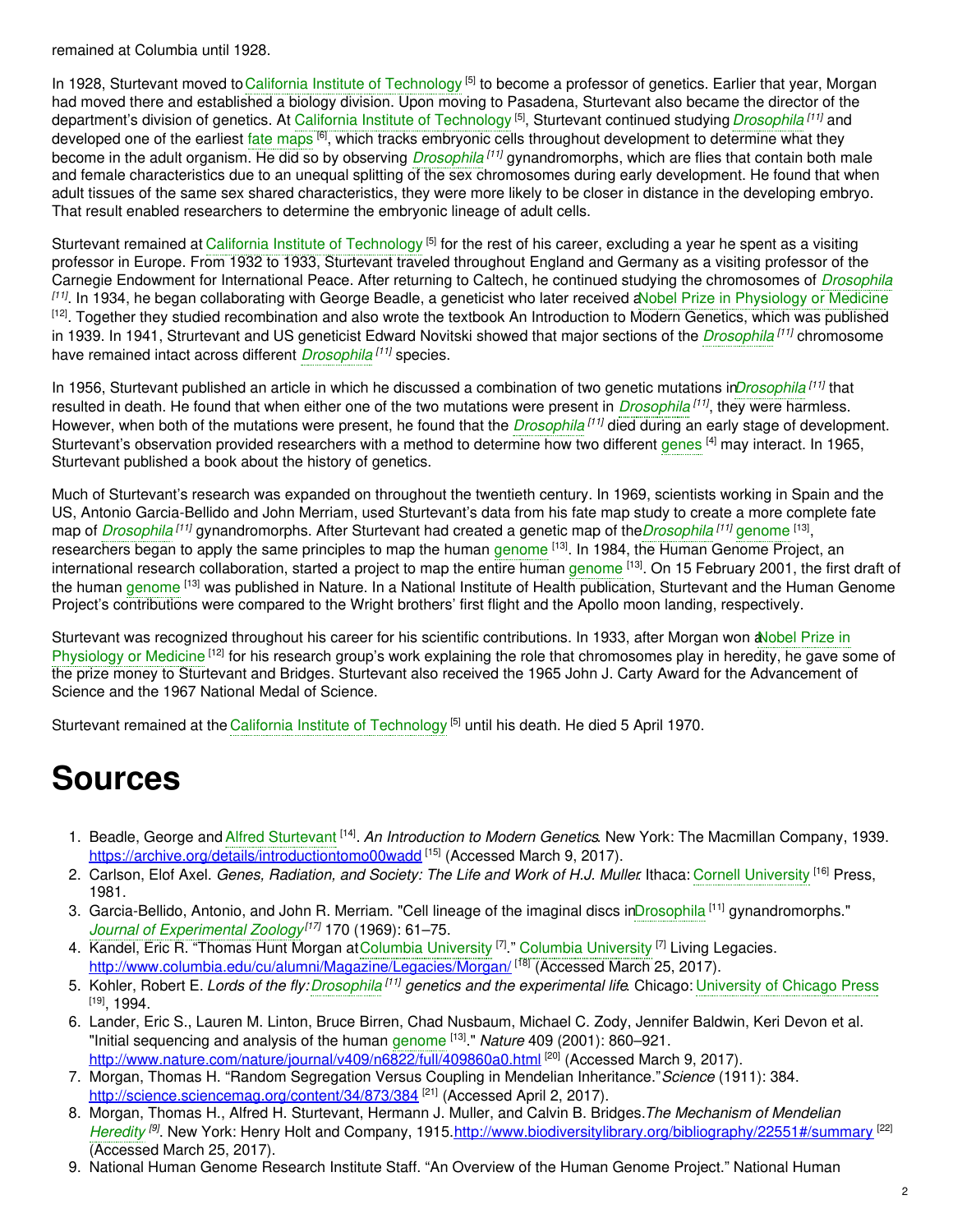Genome Research Institute. <https://www.genome.gov/12011238/an-overview-of-the-human-genome-project/> [23] (Accessed March 15, 2017).

- 10. Sturtevant, Alfred Henry. "On the Inheritance of Color in the American Harness Horse."*The [Biological](https://embryo.asu.edu/search?text=Biological%20Bulletin) Bulletin [24]* 19 (1910): 204–16. <http://www.biolbull.org/content/19/3/204.full.pdf+html> <sup>[25]</sup> (Accessed March 9, 2017).
- 11. Sturtevant, Alfred H. "The linear arrangement of six sex-linked factors in[Drosophila](https://embryo.asu.edu/search?text=Drosophila) <sup>[11]</sup>, as shown by their mode of association." *Journal of [Experimental](https://embryo.asu.edu/search?text=Journal%20of%20Experimental%20Zoology) Zoology [17]* 14 (1913): 43–59.

[http://www.nature.com/scitable/content/16655/Sturtevant\\_1913.pdf#toolbar=0](http://www.nature.com/scitable/content/16655/Sturtevant_1913.pdf#toolbar=0) <sup>[26]</sup> (Accessed March 15, 2017).

- 12. Sturtevant, Alfred Henry. "The claret mutant type o[fDrosophila](https://embryo.asu.edu/search?text=Drosophila)<sup>[11]</sup> simulans: a study of chromosome elimination and of cell-lineage." *Zeitschrift für wissenschaftliche Zoologie* (*Journal of Scientific Zoology*). 135 (1929): 323–56.
- 13. Sturtevant, Alfred Henry. "A highly specific complementary lethal system i[nDrosophila](https://embryo.asu.edu/search?text=Drosophila) [11] melanogaster." *Genetics* 41 (1956): 118–23. <http://www.ncbi.nlm.nih.gov/pmc/articles/PMC1209758/pdf/118.pdf> [27] (Accessed March 9, 2017).
- 14. Sturtevant, Alfred Henry. *A History of Genetics*. New York: Harper & Row, 1965.
- 15. "Sturtevant, Alfred Henry." *Complete Dictionary of Scientific Biography*13: 133–8.
- 16. Sturtevant, Alfred Henry and Edward Novitski. "The homologies of the chromosome elements in the genu[sDrosophila](https://embryo.asu.edu/search?text=Drosophila)<sup>[11]</sup>." *Genetics* 26 (1941): 517. <https://www.ncbi.nlm.nih.gov/pmc/articles/PMC1209144/pdf/517.pdf> [28] (Accessed April 2, 2017).
- 17. Sturtevant, Alfred Henry and [George](https://embryo.asu.edu/search?text=George%20Wells%20Beadle) Wells Beadle<sup>[29]</sup>. "The relations of inversions in the X chromosome o[fDrosophila](https://embryo.asu.edu/search?text=Drosophila)<sup>[11]</sup> melanogaster to crossing over and disjunction." *Genetics* 21 (1936): 554.

Alfred Henry Sturtevant studied heredity in fruit flies in the US throughout the twentieth century. From 1910 to 1928, Sturtevant worked in Thomas Hunt Morgan's research lab in New York City, New York. Sturtevant, Morgan, and other researchers established that chromosomes play a role in the inheritance of traits. In 1913, as an undergraduate, Sturtevant created one of the earliest genetic maps of a fruit fly chromosome, which showed the relative positions of genes along the chromosome. At the California Institute of Technology in Pasadena, California, he later created one of the first fate maps, which tracks embryonic cells throughout their development into an adult organism. Sturtevant's contributions helped scientists explain genetic and cellular processes that affect early organismal development.

### **Subject**

[Drosophila](https://embryo.asu.edu/library-congress-subject-headings/drosophila) <sup>[30]</sup> [Heredity](https://embryo.asu.edu/library-congress-subject-headings/heredity) <sup>[31]</sup> [Inheritance](https://embryo.asu.edu/library-congress-subject-headings/inheritance-acquired-characters) of acquired characters <sup>[32]</sup> Columbia [University--Graduate](https://embryo.asu.edu/library-congress-subject-headings/columbia-university-graduate-students) students <sup>[33]</sup> [Mutation](https://embryo.asu.edu/library-congress-subject-headings/mutation) <sup>[34]</sup> [Mutation](https://embryo.asu.edu/library-congress-subject-headings/mutation-breeding) breeding <sup>[35]</sup> Animal [mutation](https://embryo.asu.edu/library-congress-subject-headings/animal-mutation-breeding) breeding <sup>[36]</sup> Y [chromosome](https://embryo.asu.edu/library-congress-subject-headings/x-chromosome) <sup>[37]</sup> X chromosome <sup>[38]</sup> Gene [mapping](https://embryo.asu.edu/library-congress-subject-headings/gene-mapping) <sup>[39]</sup> [Chromosomes](https://embryo.asu.edu/library-congress-subject-headings/chromosomes) <sup>[40]</sup> [Chromosome](https://embryo.asu.edu/library-congress-subject-headings/chromosome-replication) replication <sup>[41]</sup> [Genetics](https://embryo.asu.edu/library-congress-subject-headings/genetics) <sup>[42]</sup> Morgan, Thomas Hunt, [1866-1945](https://embryo.asu.edu/library-congress-subject-headings/morgan-thomas-hunt-1866-1945) <sup>[43]</sup> [Sturtevant,](https://embryo.asu.edu/library-congress-subject-headings/sturtevant-h-alfred-henry-1891-1970) A. H. (Alfred Henry), 1891-1970<sup>[44]</sup> [Developmental](https://embryo.asu.edu/library-congress-subject-headings/developmental-biology) biology<sup>[45]</sup>

#### **Topic**

[People](https://embryo.asu.edu/topics/people)<sup>[46]</sup>

#### **Publisher**

Arizona State University. School of Life Sciences. Center for Biology and Society. Embryo Project Encyclopedia.

#### **Rights**

Copyright Arizona Board of Regents Licensed as Creative Commons Attribution-NonCommercial-Share Alike 3.0 Unported (CC BY-NC-SA 3.0) http://creativecommons.org/licenses/by-nc-sa/3.0/

#### **Format**

[Articles](https://embryo.asu.edu/formats/articles) <sup>[47]</sup>

**Last Modified** Wednesday, July 4, 2018 - 04:40

**DC Date** 2017-05-20

**DC Date Accessioned** Saturday, May 20, 2017 - 19:01

**DC Date Available** Saturday, May 20, 2017 - 19:01

**DC Date Created**

2017-05-20

[Contact](https://embryo.asu.edu/contact) Us